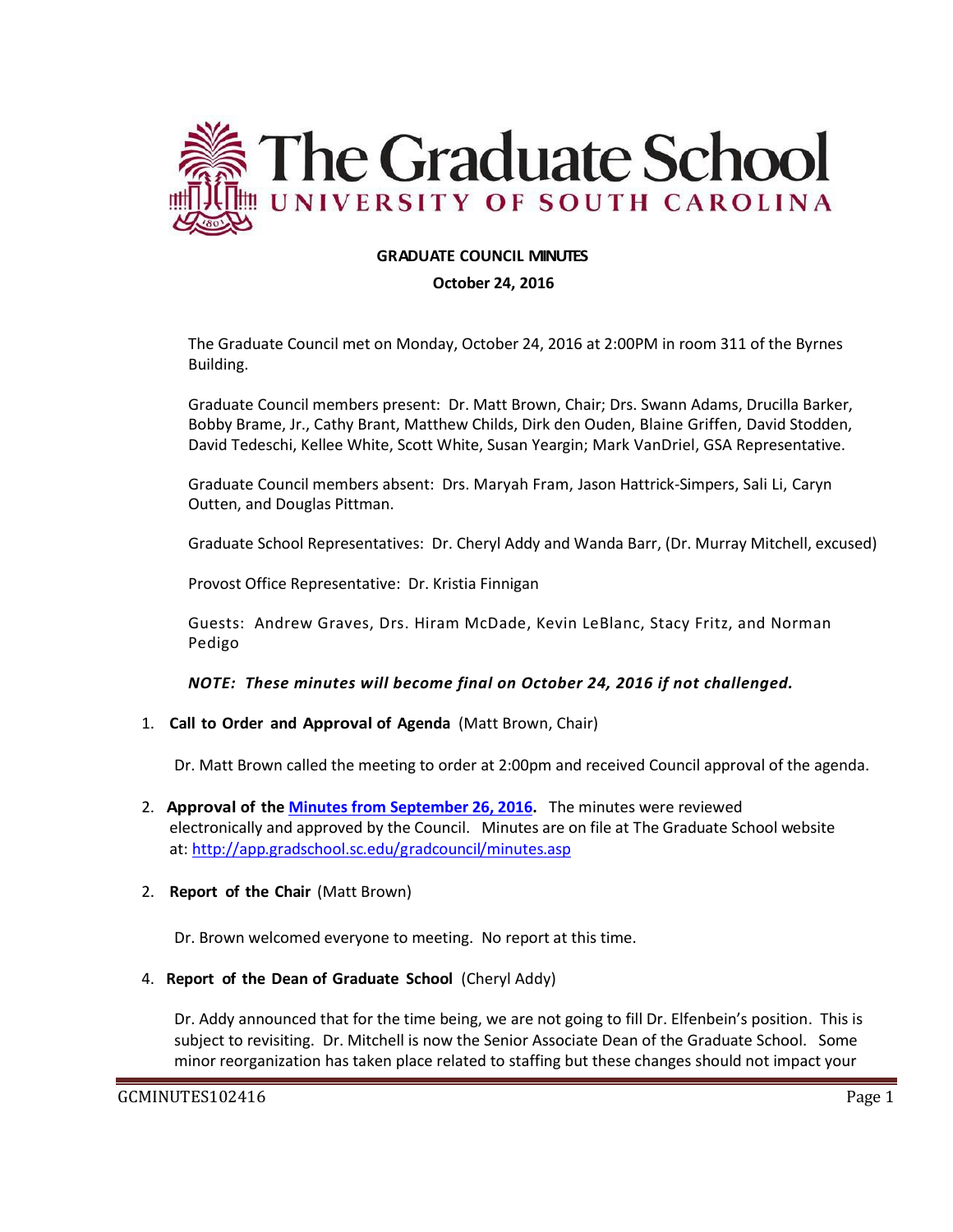interactions with the Graduate School. Now reporting to Dr. Mitchell are the following: Libby Cross, Wright Culpepper, and Emily Rendek. Dr. Murray Mitchell, Dr. Heather Brandt, Robert Sutherland, and Joe Neary will report directly to Dr. Addy.

An issue that is becoming increasingly complicated involves dealing with several related policies, cleaning up the Bulletin language for transfer credit, looking at the perspective for dual degrees, and concurrent enrollment. A fairly recent issue has arisen where students in a few programs seek not one but two certificates of graduate study in addition to their degree. We are concerned about the effort to count the same courses on all three Programs of Study—a Masters and two separate certificates. We are realizing the policy needs to limit how many times credits can be counted. The courses can't count on more than two programs. There will be a whole set of Bulletin changes on related policies and practice. Dr. Mitchell is drafting some things that will be presented at some point.

Dr. Addy has been asked to present to the Council of Graduate Schools in December regarding our online graduate degrees. This will focus on the various programs with Academic Partnerships. She has been working with Libby Cross and Steve Adams on this effort and she has reached out to four or five Program Directors. In the next couple of years, we are going to see a fair amount of emphasis on growing the online programs at Graduate and University levels. It will be good to get some outside focus and to learn what others are doing at the same time.

Dr. Addy had two questions regarding GSA:

- a. Is there any follow up on the process of the recruitment of study participants and how we will distribute their information?
- b. Request for a representative to speak to the Board of Trustees/Trustee Liaison Committee?

# 5. **Report of the Secretary of the Graduate Council / Associate Dean** (Murray Mitchell)

No report at this time.

# 6. **Report of the Graduate Student Association Representative** (Mark VanDriel)

Mr. VanDriel reported back that after speaking with the GSA regarding the recruitment of study participants, they were eager to attempt to be that source for students who need participants for their research studies. If that works out well through the types of communications that GSA already has, the problem should be solved. The GSA president was very eager to take this task on. He is getting his cabinet together. As he is very much into social media, he thinks that GSA will be able to disseminate the study participant requests.

Mr. VanDriel was happy to report that many of the budgetary issues for students in the College of Arts and Sciences turned out to be communications issues and the majority of those issues have been resolved over the past month. There are still some macro trend scale issues of the impact the budget cuts are going to have on graduate education that they still have concerns about. Many of the "sky is falling/dooms day" events have receded. More clear communication is better because graduate students run the most amazing rumor mill than anyone in the entire universe.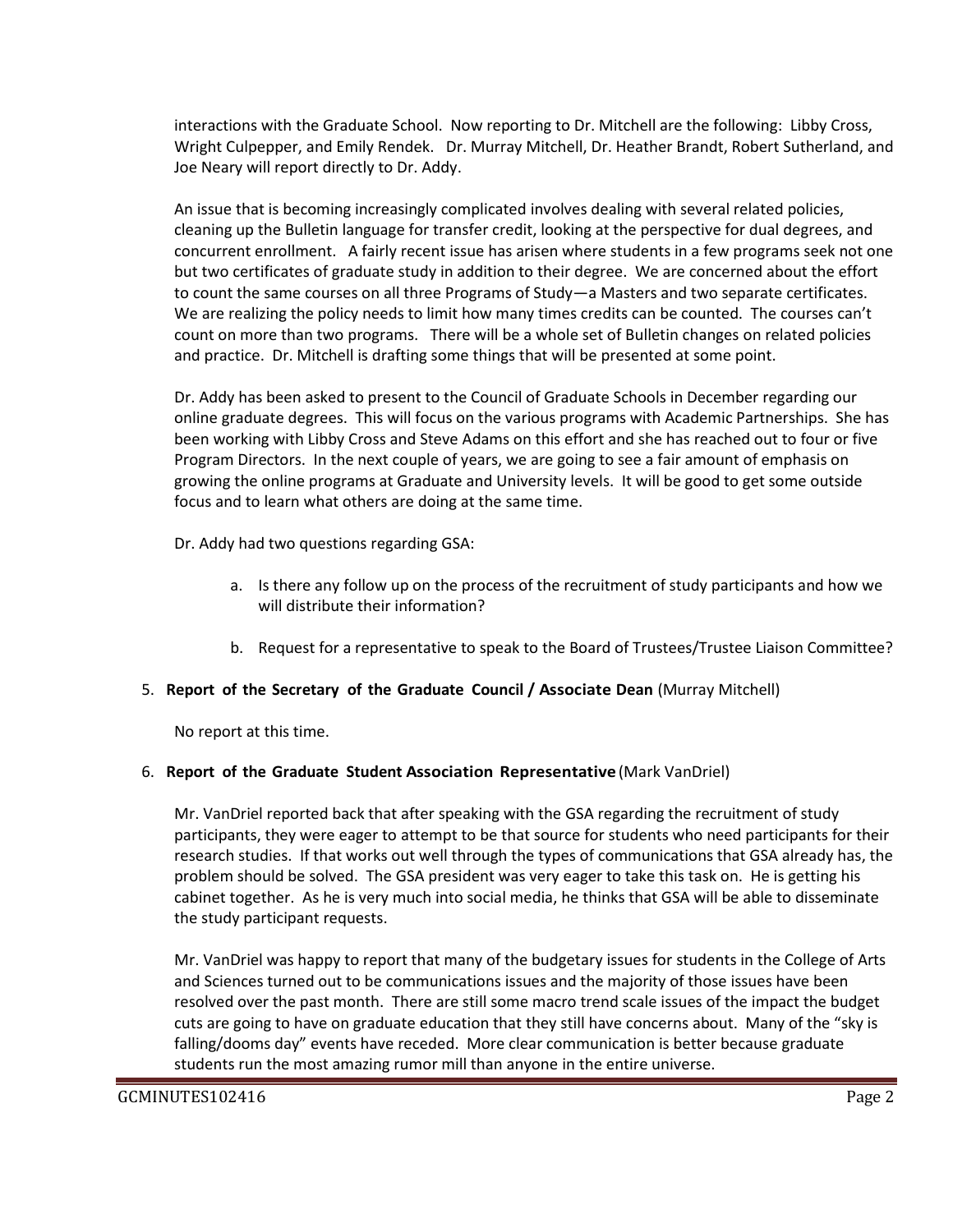# 7. **Report of the Academic Policy and Practices Committee** (Dirk den Ouden)

Dr. denOuden reported that the committee has received their charge from Dr. Addy. Since there continues to be a growing number of international partnerships in the making, the committee will be reviewing, revising and developing the policies that are relevant to growth of these partnerships. The committee will also be developing a template for the language for the MOUs in the upcoming months.

# 8. **Report of the 500/600 Level Courses, Distance Education and Special Courses** (Murray Mitchell)

A listing of 500/600 Level Courses is presented to Council for informational purposes only.

# **500/600 Courses**

 **ANTH 545** (3) Historical Archaeology (Delete Course) (Fall 2017) **ANTH 550** (4) Archaeological Laboratory Methods (Change to 3 hours) (Fall 2017) **CSCE 522** (3) Information Security Principles (change to prerequisite) (Fall 2017)  **CSCE 548** (3) Building Secure Software (change to prerequisite) (Fall 2017)

Dr. Addy reminded the Council that Dr. Mitchell is now enforcing with the 500/600 courses whether it be a Special Topics Course or a new course proposal, there must be at least one additional learning outcome for graduate students.

### **Distance Education Delivery Courses**

None at this time

# **Special Topics Courses**

**ANTH 591** (3) Bilingualism **[\*\*Restricted to Honors College\*\*]** (Cross listed with PSYC 589) (Spring 2017)

**ARTH 735** (3) Art in Germany Since 1937 (Spring 2017) **ARTH 745** (3) Modern Chinese Art (Spring 2017) **COMD 710** (3) School-Age Language & Literacy Development and Disorders (Spring 2017) **ECHE 589** (3) Computational Fluid Dynamics for Engineering Applications (Spring 2017) **ECIV 790** (3) Advanced Composite Materials for Civil Structures (Spring 2017) **ECIV 790** (3) GIS and Remote Sensing in Civil and Environmental Engineering (Spring 2017) **ECIV 790** (3) Intermodal Freight Transport (Spring 2017) **ECIV 790** (3) Uncertainty Analysis in Engineering (Spring 2017) **ELCT 891** (3) Robust Adaptive Control (Spring 2017) **ENVR 800** (3) Environmental Policy – cross listed with POLI 778 (Spring 2017) **EPID** 894 (3) Advanced nutritional Epidemiology (Spring 2017) **EXSC 555** (3) There's an App for That: The science and practice of technology-based lifestyle interventions for adults (Spring 2017) **EXSC 555** (3) Physical Activity, Exercise, Chronic Disease and Rehabilitation (Spring 2017) **EXSC 555** (3) Exercise Metabolism (Spring 2017)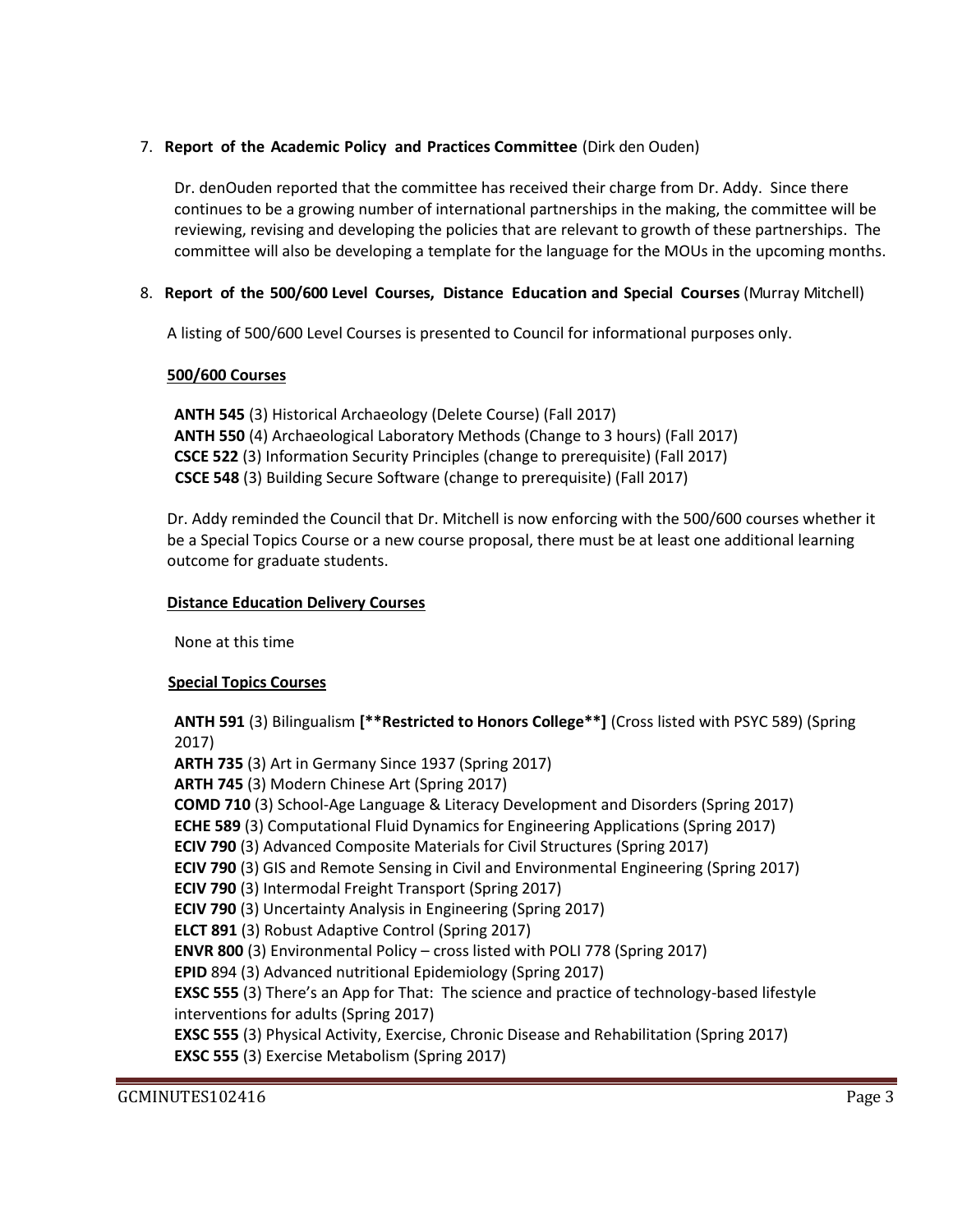**HIST 700** (3) Atlantic World History (Spring 2017) **HIST 700** (3) Digital History (Spring 2017) **HIST 700** (3) U.S. Women's and Gender History (Spring 2017) **HSPM 791** (3) Fundamental Theories and Methods of Patient Centered Outcomes Research (Spring 2017) **HSPM 791** (3) HS Research Methods IV (Spring 2017) **HSPM 791** (3) Introduction to Public Health Policy (Spring 2017) **HSPM 791** (3) Leadership Issues in Community Health Center Management (Spring 2017) **IBUS 790** (3) Business Anthropology (Spring 2017) **IBUS 790** (3) Economic Development: Strategies and Institutions (Spring 2017) **IBUS 790** (3) International Entrepreneurship (Spring 2017) **IBUS 790** (3) The Business Case for Services Offshoring (Spring 2017) **MATH 768** (3) Mathematical Logic: Equational Logic (Spring 2017) **MATH 778B** (3) Linear Algebra Method in Combinatorics (Spring 2017) **MATH 788** (3) Theory of Irreducible Polynomials II (Spring 2017) **MUSC 726** (3) Modality to Tonality (Constructing Common-Practice Harmony) (Spring 2017) **MUSC 726** (3) Transcription and Analysis (Spring 2017) **MUSC 724** (3) Electronic Music and Sound Theories (Spring 2017) **MUSC 744** (3) Music and Culture of Tudor England (Tudor Music) (Spring 2017) **MUSC 775** (3) Piano in Chamber Music (Spring 2017) **MUSC 776** (3) Special Needs Students (Spring 2017) **MSCI 599** (3) Aquarium Internship **[\*\*Restricted to Undergraduates\*\*]** (Spring 2017) **MSCI 599** (3) The Deep Sea **[\*\*Restricted to Undergraduates\*\*]** (Spring 2017) **POLI 778** (3) Environmental Policy – cross listed with ENVR 800 (Spring 2017) **POLI 778** (3) Policy Analysis II (Spring 2017) **PSYC 589** (3) Bilingualism **[\*\*Restricted to Honors College\*\*]** (Cross listed with ANTH 589) (Spring 2017) **PSYC 589** (3) Psychology of Prejudice, Hate, and Violence (spring 2017) **RUSS 598** (3) Medieval Russian Culture (Spring 2017) **SLIS 797** (3) Programming and Materials for Children and Young Adults with Disabilities (Spring 2017) **SOWK 768** (3) Case Management (Spring 2017) **SOWK 768** (3) Enhancing Human Well-Being: Embodying Social Work Ethics & Values (Spring 2017) **SOWK 768** (3) Youth and Substance Use (Spring 2017) **SPAN 882** (3) Memory in Spain's 21<sup>st</sup>-Century Literary and Cultural Works (Spring 2017)

# 9. **Associate Graduate Faculty Nominations** (Murray Mitchell)

None at this time

# 10. **Fellowships and Scholarships Committee** (Scott White)

No report at this time.

# 11. **Report of Science, Math, and Related Professional Programs Committee** (David Tedeschi)

Below is a list of proposals reviewed by the Committee. Each curricular action can be viewed at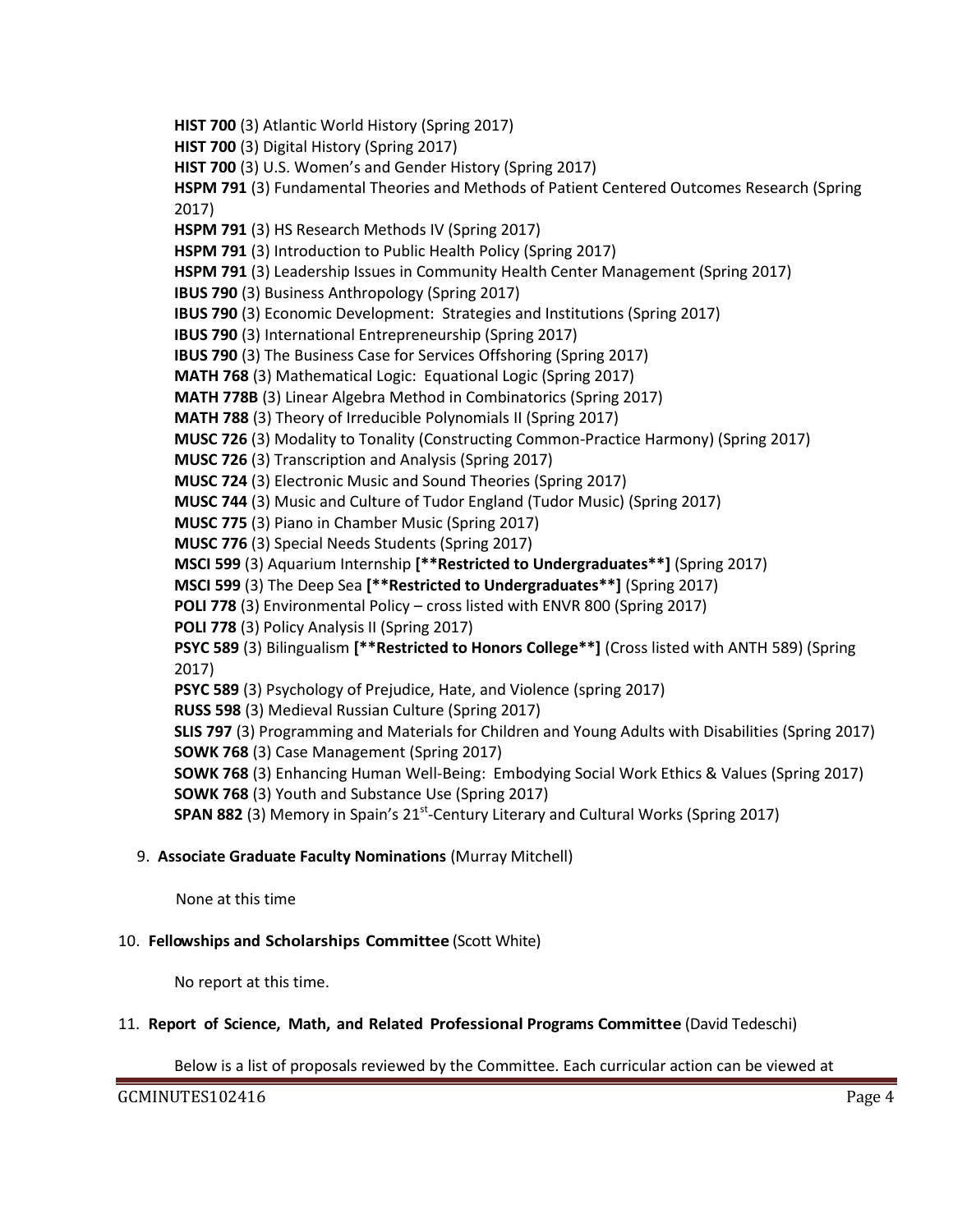this Public Agenda review site:

At this Public Agenda link, the individual proposals are not live-linked, but agenda items are listed in alphabetical order. To view the full proposals, GC members and Committee Chairs still need to go to the Committee Review site, and filter for "Committees", then for the "Committee" called "Added to Grad Council agenda."

- **ELCT 732** (3) Radio Propagation & Wireless Channel Modeling, Electrical Engineering, NCP: Spring 2017
- **ENCP Major / Degree Program**, Engineering and Computing, New Program: Fall 2017
- **ENCP 730** (3) Cases in Technology Feasibility Analysis, Engineering and Computing, NCP: Fall 2017
- **ENCP 735** (3) Developing and Launching New Ventures in Science and Technology, Engineering & Computing, NCP: Fall 2017
- **ENCP 737** (3) Entrepreneurial Laboratory**,** Engineering & Computing, NCP: Fall 2018
- **HSPM 706** (3) Health and Economic Development: Interrelationships among health, poverty and economic progress, Public Health, NCP: Spring 2017
- **NURS 808** (3) Advanced Nursing in Population Health, Nursing, Change to Existing Course: Fall 2017
- **PHPH 761** (3) Principles and Practice of Anesthesia 1, Medicine, NCP: Spring 2017
- **PHPH 762** (3) Principles and Practice of Anesthesia 2, Medicine, NCP: Spring 2017
- **PHYT 731** (3) Mechanisms of Motor Skill Performance, Public Health, NCP: Fall 2017
- **PHYT 777** (3) Special Topics in Physical Therapy, Public Health, NCP: Fall 2017

# *All proposals were unanimously approved by the Graduate Council.*

# 12. **Report of the Humanities, Social Sciences, Education, and Related Professional Programs Committee** (Drucilla Barker)

Below is a list of proposals reviewed by the Committee. Each curricular action can be viewed at this Public Agenda review site:<https://www.sc.edu/programproposal/gradagenda/?id=17>

At this Public Agenda link, the individual proposals are not live-linked, but agenda items are listed in alphabetical order. To view the full proposals, GC members and Committee Chairs still need to go to the Committee Review site, and filter for "Committees", then for the "Committee" called "Added to Grad Council agenda."

- **Batch Course Deletion English Graduate Courses, Arts and Sciences, Change to Existing** Program: Fall 2017
- **MGMT Academic Certificate**, Business, Change Program: Fall 2017
- **MGMT Major / Degree Program**, Business, Change Program: a Fall 2017
- **MUED 794** (3) New Directions in Music Education, Music, NCP**:** Fall 2017

# *All proposals were unanimously approved by the Graduate Council.*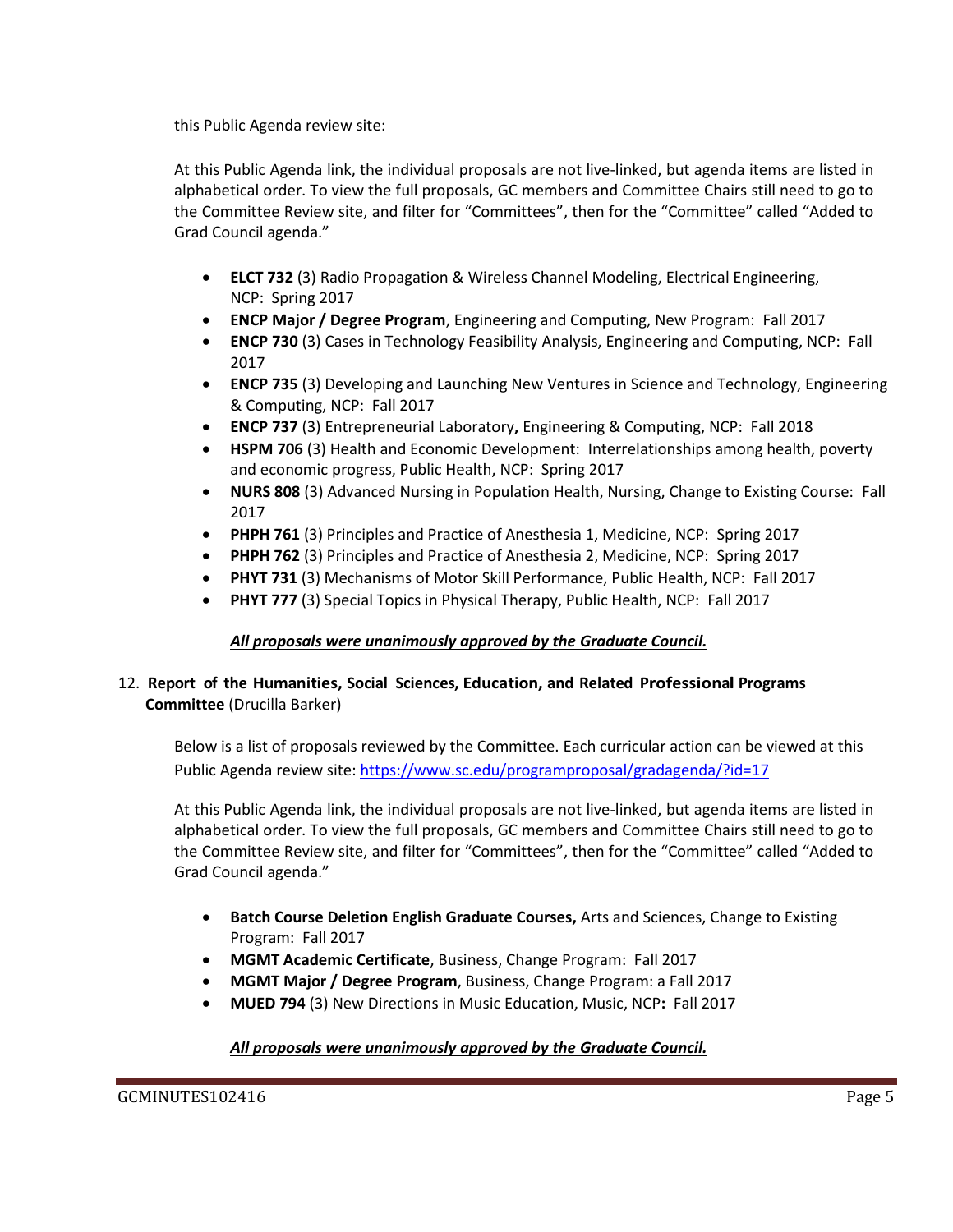### 13. **Report of the Grievances, Appeals and Petitions Committee** (Maryah Fram)

No report at this time.

#### 14. **Other Committee Reports**

No report.

#### 15. **Old Business**

No report.

#### 16**. New Business**

No report.

#### 17. **Good of the Order**

Dr. Brown reported for Dr. Heather Brandt, Associate Dean for Professional Development, that the Advisory Committee on Professional Development for Graduate Students will be having their first meeting on November  $10^{\text{th}}$ . They have had an amazing response from those invited to be on the committee. The fall 2016 professional development programs organized by the Graduate School is attached. In addition, on the online events calendar, we share others from CET, the Career Center, etc.

The next Graduate Council meeting will be on Monday, November 28, 2016 at 2:00pm.

#### 18.**Adjournment**

CC:

The meeting was adjourned at 2:13pm.

**Murray Mitchell, Secretary**

Harris Pastides, President Joan Gabel, Provost Cheryl Addy, Vice Provost & Dean of the Graduate School Deans Department Chairs Graduate Directors Aaron Marterer, University Registrar Elaine Belesky, Office of the Registrar Andrew Graves, Office of the Registrar

#### GCMINUTES102416 Page 6